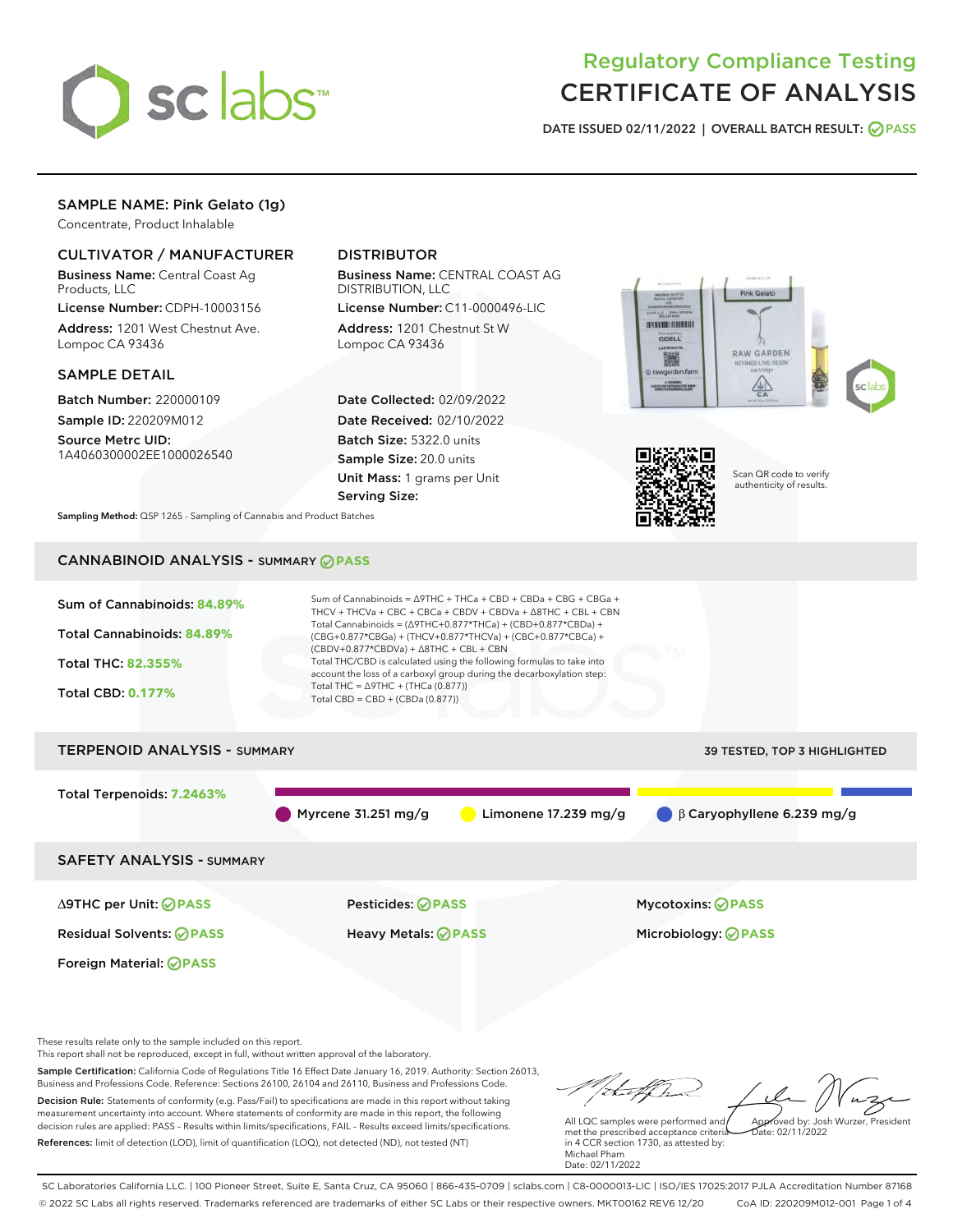

Terpene analysis utilizing gas chromatography-flame ionization detection (GC-



PINK GELATO (1G) | DATE ISSUED 02/11/2022 | OVERALL BATCH RESULT: @ PASS

TERPENOID TEST RESULTS - 02/11/2022

FID). **Method:** QSP 1192 - Analysis of Terpenoids by GC-FID

#### CANNABINOID TEST RESULTS - 02/10/2022 2 PASS

Tested by high-performance liquid chromatography with diode-array detection (HPLC-DAD). **Method:** QSP 1157 - Analysis of Cannabinoids by HPLC-DAD

#### TOTAL CANNABINOIDS: **84.89%**

Total Cannabinoids (Total THC) + (Total CBD) + (Total CBG) + (Total THCV) + (Total CBC) + (Total CBDV) + ∆8THC + CBL + CBN

TOTAL THC: **82.355%** Total THC (∆9THC+0.877\*THCa)

TOTAL CBD: **0.177%**

Total CBD (CBD+0.877\*CBDa)

TOTAL CBG: 1.471% Total CBG (CBG+0.877\*CBGa)

TOTAL THCV: 0.45% Total THCV (THCV+0.877\*THCVa)

TOTAL CBC: ND Total CBC (CBC+0.877\*CBCa)

TOTAL CBDV: ND Total CBDV (CBDV+0.877\*CBDVa)

| <b>COMPOUND</b>            | LOD/LOQ<br>(mg/g) | <b>MEASUREMENT</b><br><b>UNCERTAINTY</b><br>(mg/g) | <b>RESULT</b><br>(mg/g) | <b>RESULT</b><br>(%) |
|----------------------------|-------------------|----------------------------------------------------|-------------------------|----------------------|
| <b>A9THC</b>               | 0.06 / 0.26       | ±28.330                                            | 823.55                  | 82.355               |
| <b>CBG</b>                 | 0.06/0.19         | ±0.580                                             | 14.71                   | 1.471                |
| <b>THCV</b>                | 0.1 / 0.2         | ±0.22                                              | 4.5                     | 0.45                 |
| <b>CBN</b>                 | 0.1/0.3           | ±0.18                                              | 2.8                     | 0.28                 |
| <b>CBD</b>                 | 0.07/0.29         | ±0.082                                             | 1.77                    | 0.177                |
| $\triangle$ 8THC           | 0.1 / 0.4         | ±0.13                                              | 1.6                     | 0.16                 |
| <b>THCa</b>                | 0.05/0.14         | N/A                                                | <b>ND</b>               | <b>ND</b>            |
| <b>THCVa</b>               | 0.07/0.20         | N/A                                                | <b>ND</b>               | <b>ND</b>            |
| <b>CBDa</b>                | 0.02/0.19         | N/A                                                | <b>ND</b>               | <b>ND</b>            |
| <b>CBDV</b>                | 0.04/0.15         | N/A                                                | <b>ND</b>               | <b>ND</b>            |
| <b>CBDVa</b>               | 0.03/0.53         | N/A                                                | <b>ND</b>               | <b>ND</b>            |
| <b>CBGa</b>                | 0.1/0.2           | N/A                                                | <b>ND</b>               | <b>ND</b>            |
| <b>CBL</b>                 | 0.06 / 0.24       | N/A                                                | <b>ND</b>               | <b>ND</b>            |
| <b>CBC</b>                 | 0.2 / 0.5         | N/A                                                | <b>ND</b>               | <b>ND</b>            |
| <b>CBCa</b>                | 0.07/0.28         | N/A                                                | <b>ND</b>               | <b>ND</b>            |
| <b>SUM OF CANNABINOIDS</b> |                   |                                                    | 848.9 mg/g              | 84.89%               |

#### **UNIT MASS: 1 grams per Unit**

| ∆9THC per Unit                         | 1100 per-package limit | 823.55 mg/unit | <b>PASS</b> |
|----------------------------------------|------------------------|----------------|-------------|
| <b>Total THC per Unit</b>              |                        | 823.55 mg/unit |             |
| <b>CBD</b> per Unit                    |                        | $1.77$ mg/unit |             |
| <b>Total CBD per Unit</b>              |                        | $1.77$ mg/unit |             |
| <b>Sum of Cannabinoids</b><br>per Unit |                        | 848.9 mg/unit  |             |
| <b>Total Cannabinoids</b><br>per Unit  |                        | 848.9 mg/unit  |             |

# COMPOUND LOD/LOQ (mg/g) MEASUREMENT UNCERTAINTY (mg/g) RESULT (mg/g) RESULT (%) Myrcene 0.008 / 0.025  $\pm 0.4031$  31.251 3.1251 Limonene  $0.005 / 0.016$   $\pm 0.2465$  17.239 1.7239 β Caryophyllene 0.004 / 0.012 ± 0.2221 6.239 0.6239 **Ocimene** 0.011/0.038 ±0.1637 **5.101 0.5101**  $β$  Pinene  $0.004 / 0.014$   $± 0.0293$  2.547 0.2547 Linalool  $0.009 / 0.032$   $\pm 0.0945$  2.488 0.2488  $\alpha$  Pinene  $0.005 / 0.017$   $\pm 0.0203$  2.358 0.2358  $α$  Humulene  $0.009 / 0.029$   $± 0.0492$  1.532 0.1532 Fenchol  $0.010 / 0.034$   $\pm 0.0384$  0.992 0.0992 Terpinolene 0.008 / 0.026 ± 0.0136 0.662 0.0662 Terpineol 0.016/0.055  $\pm 0.0371$  0.604 0.0604 trans-β-Farnesene 0.008 / 0.025 ± 0.0180 0.506 0.0506 Camphene  $0.005 / 0.015$   $\pm 0.0034$  0.298 0.0298 Fenchone 0.009/0.028  $\pm 0.0054$  0.187 0.0187 Guaiol 0.009 / 0.030 ± 0.0076 0.160 0.0160  $\alpha$  Bisabolol 0.008 / 0.026 ±0.0050 0.094 0.0094 Valencene  $0.009 / 0.030$   $\pm 0.0054$  0.079 0.0079  $α$  Phellandrene  $0.006 / 0.020$   $± 0.0005$  0.036 0.0036 Caryophyllene Caryophyllene  $0.010 / 0.033$   $\pm 0.0016$  0.035 0.0035  $γ$ Terpinene  $0.006 / 0.018$   $± 0.0005$  0.029 0.0029  $α$  Terpinene  $0.005 / 0.017$   $± 0.0004$  0.026 0.0026 p-Cymene 0.005 / 0.016 N/A <LOQ <LOQ Sabinene Hydrate  $0.006 / 0.022$   $N/A$  <LOQ <LOQ **Sabinene** 0.004 / 0.014 N/A ND ND ND **3 Carene 10.005 / 0.018 N/A ND ND ND** Eucalyptol 0.006 / 0.018 N/A ND ND (-)-Isopulegol 0.005 / 0.016 N/A ND ND Camphor 0.006 / 0.019 N/A ND ND Isoborneol 0.004 / 0.012 N/A ND ND **Borneol 0.005 / 0.016 N/A ND ND ND** Menthol 0.008 / 0.025 N/A ND ND Nerol 0.003 / 0.011 N/A ND ND Citronellol 0.003 / 0.010 N/A ND ND R-(+)-Pulegone 0.003 / 0.011 N/A ND ND

Geraniol 0.002 / 0.007 N/A ND ND Geranyl Acetate 0.004/0.014 N/A ND ND  $\alpha$  Cedrene  $0.005 / 0.016$  N/A ND ND Nerolidol 0.009 / 0.028 N/A ND ND Cedrol 0.008 / 0.027 N/A ND ND TOTAL TERPENOIDS 72.463 mg/g 7.2463%

SC Laboratories California LLC. | 100 Pioneer Street, Suite E, Santa Cruz, CA 95060 | 866-435-0709 | sclabs.com | C8-0000013-LIC | ISO/IES 17025:2017 PJLA Accreditation Number 87168 © 2022 SC Labs all rights reserved. Trademarks referenced are trademarks of either SC Labs or their respective owners. MKT00162 REV6 12/20 CoA ID: 220209M012-001 Page 2 of 4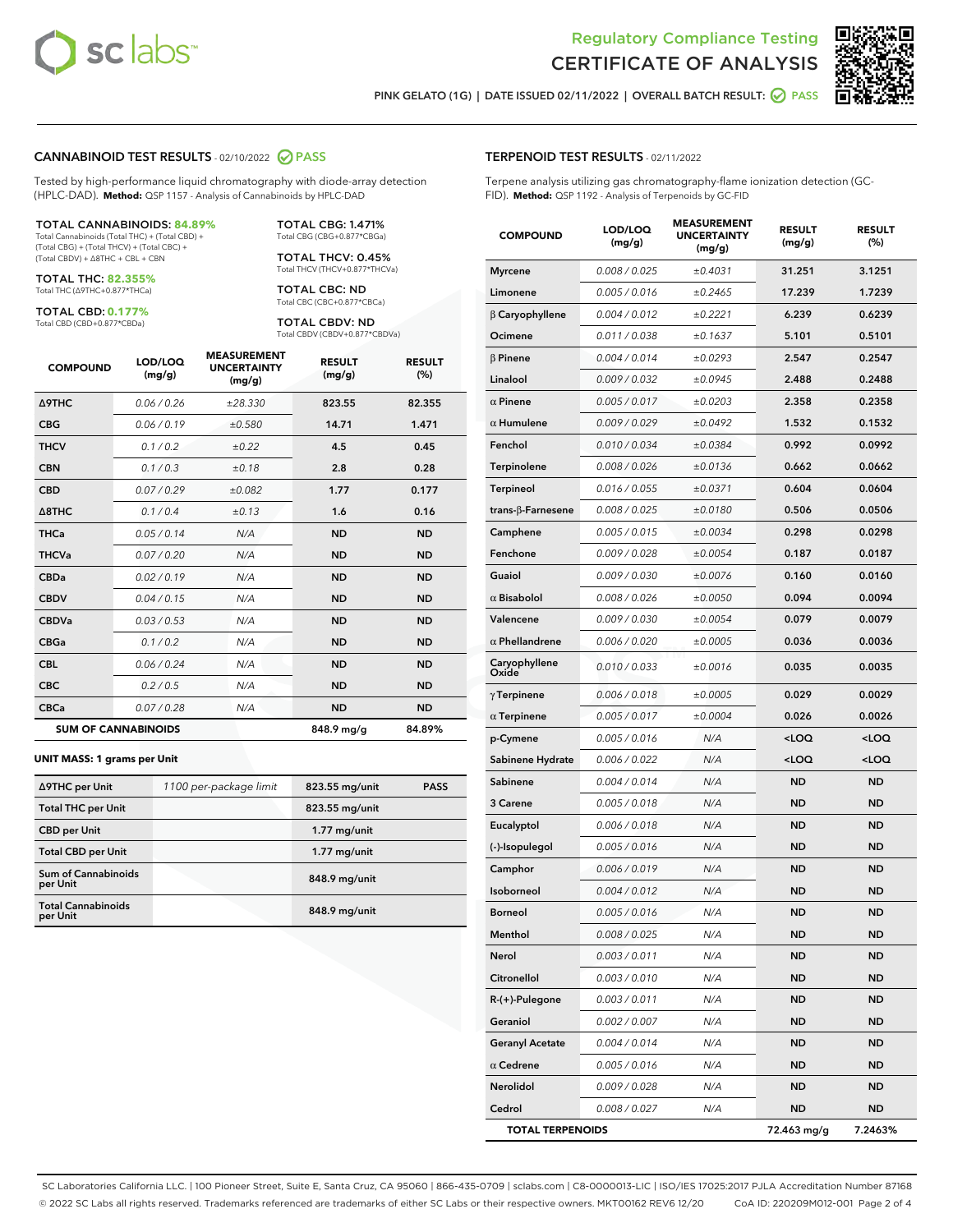



PINK GELATO (1G) | DATE ISSUED 02/11/2022 | OVERALL BATCH RESULT:  $\bigcirc$  PASS

# CATEGORY 1 PESTICIDE TEST RESULTS - 02/11/2022 2 PASS

Pesticide and plant growth regulator analysis utilizing high-performance liquid chromatography-mass spectrometry (HPLC-MS) or gas chromatography-mass spectrometry (GC-MS). \*GC-MS utilized where indicated. **Method:** QSP 1212 - Analysis of Pesticides and Mycotoxins by LC-MS or QSP 1213 - Analysis of Pesticides by GC-MS

| <b>COMPOUND</b>             | LOD/LOQ<br>$(\mu g/g)$ | <b>ACTION</b><br><b>LIMIT</b><br>$(\mu g/g)$ | <b>MEASUREMENT</b><br><b>UNCERTAINTY</b><br>$(\mu g/g)$ | <b>RESULT</b><br>$(\mu g/g)$ | <b>RESULT</b> |
|-----------------------------|------------------------|----------------------------------------------|---------------------------------------------------------|------------------------------|---------------|
| Aldicarb                    | 0.03 / 0.08            | $\ge$ LOD                                    | N/A                                                     | <b>ND</b>                    | <b>PASS</b>   |
| Carbofuran                  | 0.02/0.05              | $\ge$ LOD                                    | N/A                                                     | <b>ND</b>                    | <b>PASS</b>   |
| Chlordane*                  | 0.03 / 0.08            | $>$ LOD                                      | N/A                                                     | <b>ND</b>                    | <b>PASS</b>   |
| Chlorfenapyr*               | 0.03/0.10              | $>$ LOD                                      | N/A                                                     | <b>ND</b>                    | <b>PASS</b>   |
| Chlorpyrifos                | 0.02 / 0.06            | $\ge$ LOD                                    | N/A                                                     | <b>ND</b>                    | <b>PASS</b>   |
| Coumaphos                   | 0.02 / 0.07            | $\ge$ LOD                                    | N/A                                                     | <b>ND</b>                    | <b>PASS</b>   |
| Daminozide                  | 0.02 / 0.07            | $\ge$ LOD                                    | N/A                                                     | <b>ND</b>                    | <b>PASS</b>   |
| <b>DDVP</b><br>(Dichlorvos) | 0.03/0.09              | $\ge$ LOD                                    | N/A                                                     | <b>ND</b>                    | <b>PASS</b>   |
| Dimethoate                  | 0.03 / 0.08            | $\ge$ LOD                                    | N/A                                                     | <b>ND</b>                    | <b>PASS</b>   |
| Ethoprop(hos)               | 0.03/0.10              | $>$ LOD                                      | N/A                                                     | <b>ND</b>                    | <b>PASS</b>   |
| Etofenprox                  | 0.02 / 0.06            | $\ge$ LOD                                    | N/A                                                     | <b>ND</b>                    | <b>PASS</b>   |
| Fenoxycarb                  | 0.03/0.08              | $\ge$ LOD                                    | N/A                                                     | <b>ND</b>                    | <b>PASS</b>   |
| Fipronil                    | 0.03 / 0.08            | $\ge$ LOD                                    | N/A                                                     | <b>ND</b>                    | <b>PASS</b>   |
| Imazalil                    | 0.02 / 0.06            | $>$ LOD                                      | N/A                                                     | <b>ND</b>                    | <b>PASS</b>   |
| Methiocarb                  | 0.02 / 0.07            | $\ge$ LOD                                    | N/A                                                     | <b>ND</b>                    | <b>PASS</b>   |
| Methyl<br>parathion         | 0.03/0.10              | $\ge$ LOD                                    | N/A                                                     | <b>ND</b>                    | <b>PASS</b>   |
| <b>Mevinphos</b>            | 0.03/0.09              | $\ge$ LOD                                    | N/A                                                     | <b>ND</b>                    | <b>PASS</b>   |
| Paclobutrazol               | 0.02 / 0.05            | $\ge$ LOD                                    | N/A                                                     | <b>ND</b>                    | <b>PASS</b>   |
| Propoxur                    | 0.03/0.09              | $\ge$ LOD                                    | N/A                                                     | <b>ND</b>                    | <b>PASS</b>   |
| Spiroxamine                 | 0.03 / 0.08            | $\ge$ LOD                                    | N/A                                                     | <b>ND</b>                    | <b>PASS</b>   |
| Thiacloprid                 | 0.03/0.10              | $\ge$ LOD                                    | N/A                                                     | <b>ND</b>                    | <b>PASS</b>   |

#### CATEGORY 2 PESTICIDE TEST RESULTS - 02/11/2022 2 PASS

| <b>COMPOUND</b>          | LOD/LOO<br>$(\mu g/g)$ | <b>ACTION</b><br>LIMIT<br>$(\mu g/g)$ | <b>MEASUREMENT</b><br><b>UNCERTAINTY</b><br>$(\mu g/g)$ | <b>RESULT</b><br>$(\mu g/g)$ | <b>RESULT</b> |  |
|--------------------------|------------------------|---------------------------------------|---------------------------------------------------------|------------------------------|---------------|--|
| Abamectin                | 0.03/0.10              | 0.1                                   | N/A                                                     | <b>ND</b>                    | <b>PASS</b>   |  |
| Acephate                 | 0.02/0.07              | 0.1                                   | N/A                                                     | <b>ND</b>                    | <b>PASS</b>   |  |
| Acequinocyl              | 0.02/0.07              | 0.1                                   | N/A                                                     | <b>ND</b>                    | <b>PASS</b>   |  |
| Acetamiprid              | 0.02 / 0.05            | 0.1                                   | N/A                                                     | <b>ND</b>                    | <b>PASS</b>   |  |
| Azoxystrobin             | 0.02/0.07              | 0.1                                   | N/A                                                     | <b>ND</b>                    | <b>PASS</b>   |  |
| <b>Bifenazate</b>        | 0.01 / 0.04            | 0.1                                   | N/A                                                     | <b>ND</b>                    | <b>PASS</b>   |  |
| <b>Bifenthrin</b>        | 0.02 / 0.05            | 3                                     | N/A                                                     | <b>ND</b>                    | <b>PASS</b>   |  |
| <b>Boscalid</b>          | 0.03/0.09              | 0.1                                   | N/A                                                     | <b>ND</b>                    | <b>PASS</b>   |  |
| Captan                   | 0.19/0.57              | 0.7                                   | N/A                                                     | <b>ND</b>                    | <b>PASS</b>   |  |
| Carbaryl                 | 0.02/0.06              | 0.5                                   | N/A                                                     | <b>ND</b>                    | <b>PASS</b>   |  |
| Chlorantranilip-<br>role | 0.04/0.12              | 10                                    | N/A                                                     | <b>ND</b>                    | <b>PASS</b>   |  |
| Clofentezine             | 0.03/0.09              | 0.1                                   | N/A                                                     | <b>ND</b>                    | <b>PASS</b>   |  |

| <b>CATEGORY 2 PESTICIDE TEST RESULTS</b> - 02/11/2022 continued |
|-----------------------------------------------------------------|
|-----------------------------------------------------------------|

| <b>COMPOUND</b>               | LOD/LOQ<br>(µg/g) | <b>ACTION</b><br>LIMIT<br>$(\mu g/g)$ | <b>MEASUREMENT</b><br><b>UNCERTAINTY</b><br>$(\mu g/g)$ | <b>RESULT</b><br>(µg/g) | <b>RESULT</b> |
|-------------------------------|-------------------|---------------------------------------|---------------------------------------------------------|-------------------------|---------------|
| Cyfluthrin                    | 0.12 / 0.38       | 2                                     | N/A                                                     | <b>ND</b>               | <b>PASS</b>   |
| Cypermethrin                  | 0.11 / 0.32       | 1                                     | N/A                                                     | <b>ND</b>               | <b>PASS</b>   |
| Diazinon                      | 0.02 / 0.05       | 0.1                                   | N/A                                                     | ND                      | PASS          |
| Dimethomorph                  | 0.03 / 0.09       | 2                                     | N/A                                                     | <b>ND</b>               | <b>PASS</b>   |
| Etoxazole                     | 0.02 / 0.06       | 0.1                                   | N/A                                                     | ND                      | <b>PASS</b>   |
| Fenhexamid                    | 0.03 / 0.09       | 0.1                                   | N/A                                                     | ND                      | <b>PASS</b>   |
| Fenpyroximate                 | 0.02 / 0.06       | 0.1                                   | N/A                                                     | <b>ND</b>               | <b>PASS</b>   |
| Flonicamid                    | 0.03 / 0.10       | 0.1                                   | N/A                                                     | <b>ND</b>               | <b>PASS</b>   |
| Fludioxonil                   | 0.03 / 0.10       | 0.1                                   | N/A                                                     | <b>ND</b>               | <b>PASS</b>   |
| Hexythiazox                   | 0.02 / 0.07       | 0.1                                   | N/A                                                     | ND                      | <b>PASS</b>   |
| Imidacloprid                  | 0.04 / 0.11       | 5                                     | N/A                                                     | <b>ND</b>               | <b>PASS</b>   |
| Kresoxim-methyl               | 0.02 / 0.07       | 0.1                                   | N/A                                                     | ND                      | <b>PASS</b>   |
| Malathion                     | 0.03 / 0.09       | 0.5                                   | N/A                                                     | ND                      | <b>PASS</b>   |
| Metalaxyl                     | 0.02 / 0.07       | $\overline{2}$                        | N/A                                                     | <b>ND</b>               | <b>PASS</b>   |
| Methomyl                      | 0.03 / 0.10       | 1                                     | N/A                                                     | <b>ND</b>               | <b>PASS</b>   |
| Myclobutanil                  | 0.03 / 0.09       | 0.1                                   | N/A                                                     | ND                      | <b>PASS</b>   |
| <b>Naled</b>                  | 0.02 / 0.07       | 0.1                                   | N/A                                                     | ND                      | <b>PASS</b>   |
| Oxamyl                        | 0.04 / 0.11       | 0.5                                   | N/A                                                     | ND                      | <b>PASS</b>   |
| Pentachloronitro-<br>benzene* | 0.03/0.09         | 0.1                                   | N/A                                                     | ND                      | <b>PASS</b>   |
| Permethrin                    | 0.04 / 0.12       | 0.5                                   | N/A                                                     | ND                      | PASS          |
| Phosmet                       | 0.03 / 0.10       | 0.1                                   | N/A                                                     | <b>ND</b>               | <b>PASS</b>   |
| Piperonylbu-<br>toxide        | 0.02 / 0.07       | 3                                     | N/A                                                     | ND                      | <b>PASS</b>   |
| Prallethrin                   | 0.03 / 0.08       | 0.1                                   | N/A                                                     | <b>ND</b>               | <b>PASS</b>   |
| Propiconazole                 | 0.02 / 0.07       | 0.1                                   | N/A                                                     | ND                      | <b>PASS</b>   |
| Pyrethrins                    | 0.04 / 0.12       | 0.5                                   | N/A                                                     | ND                      | <b>PASS</b>   |
| Pyridaben                     | 0.02 / 0.07       | 0.1                                   | N/A                                                     | ND                      | <b>PASS</b>   |
| Spinetoram                    | 0.02 / 0.07       | 0.1                                   | N/A                                                     | ND                      | <b>PASS</b>   |
| Spinosad                      | 0.02 / 0.07       | 0.1                                   | N/A                                                     | ND                      | <b>PASS</b>   |
| Spiromesifen                  | 0.02 / 0.05       | 0.1                                   | N/A                                                     | ND                      | <b>PASS</b>   |
| Spirotetramat                 | 0.02 / 0.06       | 0.1                                   | N/A                                                     | ND                      | <b>PASS</b>   |
| Tebuconazole                  | 0.02 / 0.07       | 0.1                                   | N/A                                                     | ND                      | <b>PASS</b>   |
| Thiamethoxam                  | 0.03 / 0.10       | 5                                     | N/A                                                     | ND                      | <b>PASS</b>   |
| Trifloxystrobin               | 0.03 / 0.08       | 0.1                                   | N/A                                                     | ND                      | <b>PASS</b>   |

SC Laboratories California LLC. | 100 Pioneer Street, Suite E, Santa Cruz, CA 95060 | 866-435-0709 | sclabs.com | C8-0000013-LIC | ISO/IES 17025:2017 PJLA Accreditation Number 87168 © 2022 SC Labs all rights reserved. Trademarks referenced are trademarks of either SC Labs or their respective owners. MKT00162 REV6 12/20 CoA ID: 220209M012-001 Page 3 of 4